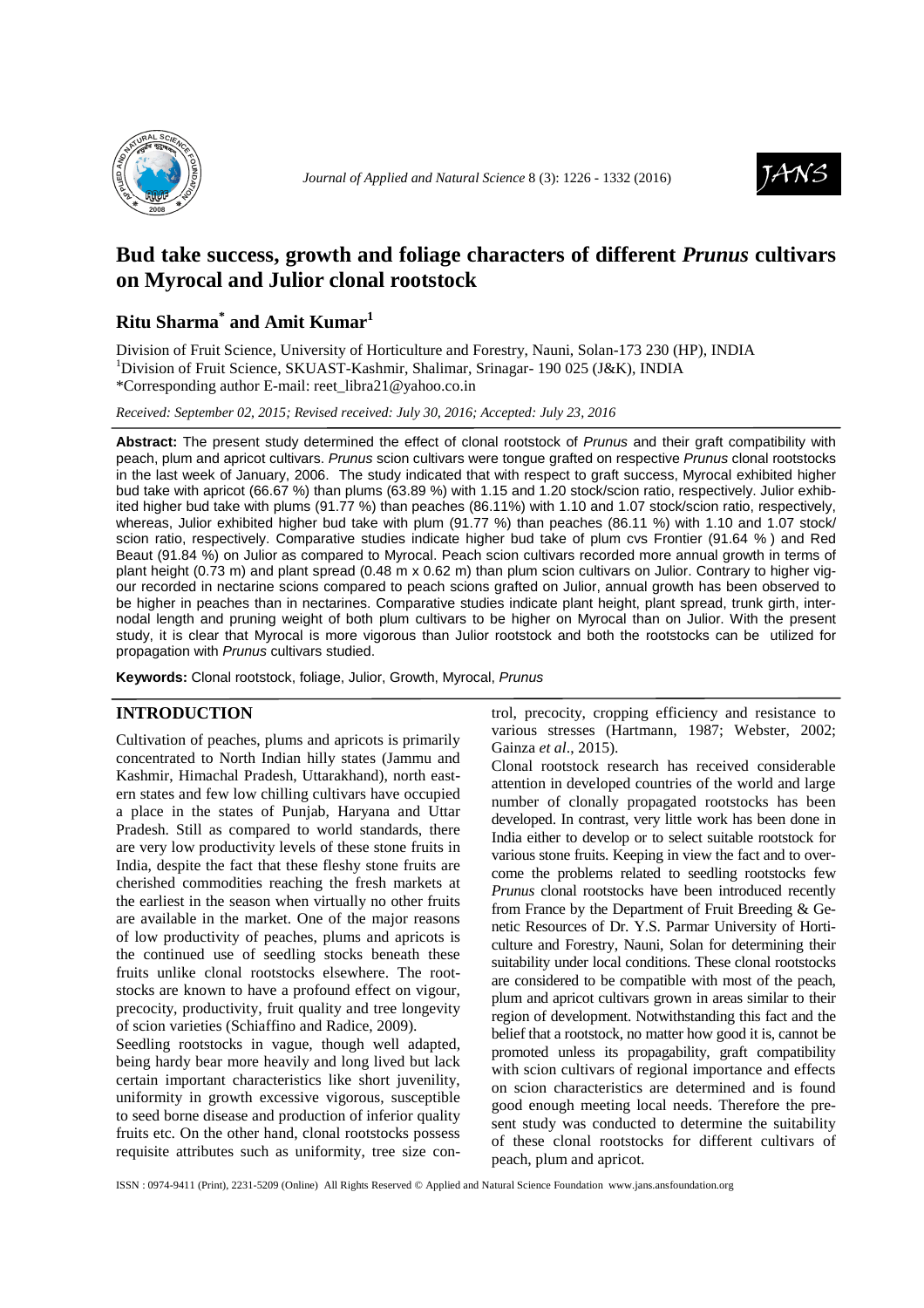## **MATERIALS AND METHODS**

**Study area:** The present investigations were carried out in the experimental block of the Department of Fruit Breeding and Genetic Resources, University of Horticulture and Forestry, Nauni, Solan (Himachal Pradesh). Experimental farm is situated at an elevation of 1240 metres above mean sea level and lies between 30°50' N latitude and 77.08°E longitude. The soil of the experimental land exhibits sandy loam texture. Summer is moderately hot during May-June (31.8-  $34.8^{\circ}$ C) while winter is cold during December-January  $(2.4-3.7^{\circ}C)$ . The average annual temperature ranges from  $12.4$  to  $25.4^{\circ}$ C. The average annual rainfall ranges from 100-130 cm, major portion of which is received during monsoon (July-August). Winter rains are usually of lighter intensity and of shorter durations. **Planting material and grafting procedure:** The experimental plant material comprised of two clonal rootstocks of *Prunus* species viz., Myrocal and Julior introduced from France and planted in the experimental farms of Department of Fruit Breeding and Genetic Resources at a spacing of  $3 \times 3$  metres (m). Various *Prunus* scion cultivars were tongue grafted on respective *Prunus* clonal rootstocks in the last week of January. Details of scion cultivar and their combination with clonal rootstock are given here.

**Observations recorded and statistical analysis:** Observations were recorded on various graft compatible (graft success/bud take success which was recorded after two months of grafting in all the combinations (%), stock/ scion ratio was calculated by dividing trunk girth of stock with trunk girth of scion. Growth parameters viz. plant height (m), plant spread (m), trunk girth (cm), branching density, internodal length and pruning weight (g) and foliage characters (leaf bud burst time, leaf area  $\text{(cm}^2\text{)}$ were also recorded as per their procedure. Stomatal density and size was calculated as described by Beakbane and Majumdar (1975). For the estimation of chlorophyll content (mg/g fresh weight of leaves) the leaf samples were prepared as per the method suggested by (Halfacre *et al.,* 1968) and according to the formula given by Hiscox and Israeeistam (1979). Time of leaf fall was calculated after completion of 75 per cent leaf fall. The experiment was replicated thrice and the data were analysed in RBD. Contrast methods were applied between rootstocks and between scion cultivars within each rootstock as suggested by Gomez and Gomez (1984).

## **RESULTS AND DISCUSSION**

| <b>Rootstocks</b>                                                           | <b>Fruit/Cultivar (s)</b>                                                              |
|-----------------------------------------------------------------------------|----------------------------------------------------------------------------------------|
| era)                                                                        | Myrocal (P. cerasif- Plum: Red Beaut, Santa Ro-<br>sa, Frontier<br>Apricot: New Castle |
| Julior [St.Julien (P.<br><i>insititia</i> ) x Pershore<br>$(P.$ domestica)] | Peach: July Elberta,<br>Redhaven<br>Plum : Red Beaut, Frontier                         |

**Graft compatibility :** Graft success of different stionic combinations with *Prunus* clonal rootstocks is presented in Table 1.

**Myrocal :** On 'Myrocal' highest bud take success was 91.67 per cent in 'Santa Rosa' plum and was statistically different from 66.67 per cent in 'Frontier' and 33.33 per cent in 'Red Beaut'. The latter two were also statistically different for bud take success. Overall in plum and apricot on 'Myrocal' no significant difference for bud take was observed, however bud take success of 66.67 per cent in apricot cv. 'New Castle' was little higher than 63.89 per cent in plum. Maximum stock/scion ratio in plum cultivars was 1.26 in 'Santa Rosa' followed by 1.19 in 'Frontier' and 1.14 in 'Red Beaut'. The differences observed for stock/scion ratio in plum cultivars were statistically significant. Overall stock/scion ratio of 1.20 in plum cultivars and 1.15 in apricot cv. New Castle was observed to be statistically at par. With respect to 'Myrocal', bud take success and stock/scion ratio of plum and apricot as scions was at par whereas, within plum cvs. 'Santa Rosa', 'Frontier' and 'Red Beaut' these two parameters differed significantly. It appears that these differences are more due to the influence of scion rather than that of rootstock. On the contrary, Sharma and Sharma (1986b) found that rootstock effect was more marked than the scion effect while evaluating 'Santa Rosa', 'Mariposa' and 'Green Gage' plums grafted on wild peach, wild apricot and Myrobalan B.

**Julior :** Data on bud take and stock/scion ratio of peach and plum cultivars grafted on 'Julior' rootstock was presented in Table 1. Bud take to the extent of 97.22 per cent in 'Redhaven' was observed to be significantly different from 75.00 per cent in 'July Elberta', however, the difference for stock/scion ratio in 'July Elberta' (1.07) and 'Redhaven' (1.06) on 'Julior' was statistically at par. Among plum cultivars, bud take of 91.87 per cent in 'Red Beaut' was little higher than 91.67 per cent in 'Frontier' but statistically at par, however, stock/scion ratio of 1.27 in 'Frontier' was statistically higher than 'Red Beaut' (0.93). Overall bud take percentage of 91.77 per cent in plum was found to be significantly superior to peach (86.11 %). Similarly, stock/scion ratio of 1.10 in plum was significantly different and higher than 1.07 in peach on 'Julior'. Bud take was significantly higher with plums than with peaches and so was the stock/scion ratio when grafted on 'Julior' rootstock. These findings are in accordance with those of Nisar *et al.* (2002) who also obtained 90.0 per cent bud take success in plum cultivars budded on peach rootstock. Among the peach cultivars 'Redhaven' and 'July Elberta' on 'Julior', bud take success was significantly different while stock/scion ratio was at par. On the contrary plum cultivars 'Frontier' and 'Red Beaut' were at par for bud take success but significantly different for stock/scion ratio.

However present findings are in line with several other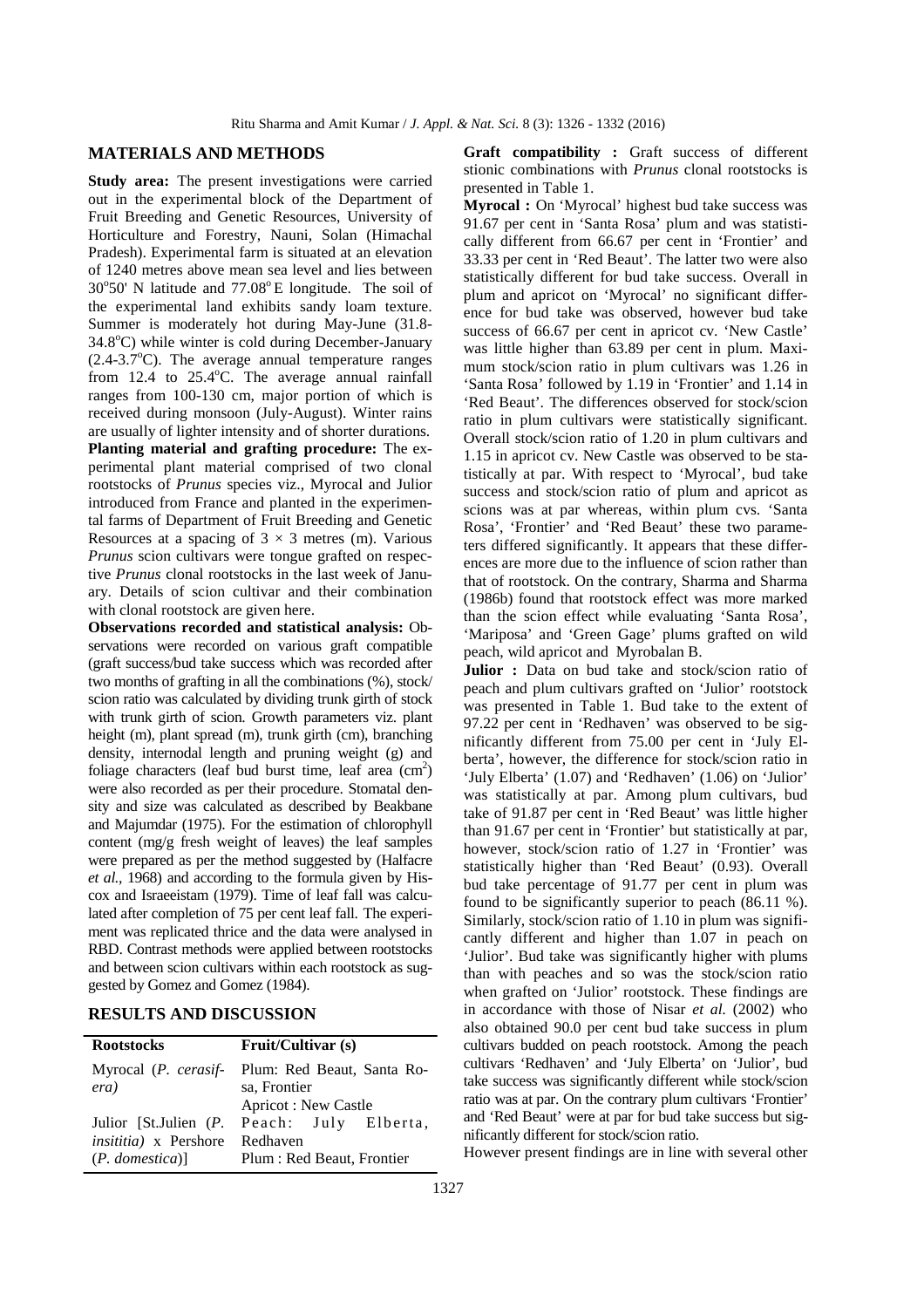#### Ritu Sharma and Amit Kumar / *J. Appl. & Nat. Sci.* 8 (3): 1326 - 1332 (2016)

| <b>Characters</b>                     |                 | <b>Graft Success</b> | <b>Plant</b> | <b>Trunk</b> | Plant spread (m)   |                  |
|---------------------------------------|-----------------|----------------------|--------------|--------------|--------------------|------------------|
|                                       | <b>Bud take</b> | Stock/scion          | height       | girth        | <b>North-South</b> | <b>East-West</b> |
| <b>Treatments</b>                     | $(\%)$          | ratio                | (m)          | (mm)         | (NS)               | (EW)             |
| Myrocal (P. cerasifera)               |                 |                      |              |              |                    |                  |
| Plum cultivars                        |                 |                      |              |              |                    |                  |
| <b>Red Beaut</b>                      | 33.33           | 1.14                 | 0.60         | 16.54        | 0.47               | 0.50             |
| Santa Rosa                            | 91.67           | 1.26                 | 0.46         | 4.18         | 0.21               | 0.19             |
| Frontier                              | 66.67           | 1.19                 | 0.53         | 6.28         | 0.50               | 0.41             |
| $CD_{0.05}$                           | 4.57            | 0.04                 | 0.07         | 0.92         | 0.07               | 0.12             |
| Plum                                  | 63.89           | 1.20                 | 0.53         | 9.0          | 0.39               | 0.37             |
| Apricot (cv. New Castle)              | 66.67           | 1.15                 | 0.39         | 11.85        | 0.26               | 0.19             |
| $CD_{0.05}$                           | 13.39           | 0.11                 | 0.20         | 2.70         | 0.21               | 0.34             |
| <b>Julior (St. Julien x Pershore)</b> |                 |                      |              |              |                    |                  |
| Peach cultivars                       |                 |                      |              |              |                    |                  |
| July Elberta                          | 75.00           | 1.07                 | 0.74         | 10.26        | 0.52               | 0.70             |
| Redhaven                              | 97.22           | 1.06                 | 0.72         | 10.41        | 0.44               | 0.53             |
| $CD_{0.05}$                           | 4.57            | 0.04                 | 0.07         | 0.92         | 0.07               | 0.12             |
| Plum cultivars                        |                 |                      |              |              |                    |                  |
| Frontier                              | 91.67           | 1.27                 | 0.38         | 5.54         | 0.45               | 0.30             |
| <b>Red Beaut</b>                      | 91.87           | 0.93                 | 0.53         | 16.36        | 0.26               | 0.28             |
| $CD_{0.05}$                           | 4.57            | 0.04                 | 0.07         | 0.92         | 0.07               | 0.12             |
| Peach                                 | 86.11           | 1.07                 | 0.73         | 10.34        | 0.48               | 0.62             |
| Plum                                  | 91.77           | 1.10                 | 0.46         | 10.95        | 0.36               | 0.29             |
| $CD_{0.05}$                           | 2.29            | 0.02                 | 0.03         | 0.46         | 0.04               | 0.06             |

**Table 1.** Graft success and annual growth extension (1<sup>st</sup>-2<sup>nd</sup> year) of different scion cultivars on *Prunus* clonal rootstocks.

studies on bud take success where earlier Perry *et al*., (2000) reported 52 per cent success with Citation rootstock when grafted with Redhaven peach, however, Zeb *et al*., 2002 reported 89.97 per cent bud take success in Florida King peach budded on Peshawar local rootstock. Nisar *et al.*, 2002 recorded 50.0 to 90.0 per cent bud take success in apricot and plum, respectively budded on peach rootstock. Nine peach rootstocks were grafted with Suncrest cultivars of peach in different districts of Italy and it was observed that Julior showed most successful results (Salvador *et al.,* 2002). Ahmad *et al*., (2012) recorded 85.0 per cent bud take success while budding Early Grande peach on seedling rootstock.

Although it is a general opinion that overgrowth of scion indicates graft incompatibility but in several cases it has been seen that such graft unions showed no signs of incompatibility later on (Westwood, 1978). The level of bud take success obtained in the present studies or in other words survival rate of different scion cultivars on *Prunus* clonal rootstocks coupled with stock/scion ratio around 1.0 in most cases indicates moderate to high levels of graft compatibility with respective scion cultivars.

**Annual growth extension of scion cultivars :** Data on annual growth extension of various scion cultivars grafted on different *Prunus* clonal rootstocks was presented in Table 1.

**Myrocal:** Annual extension growth with respect to maximum plant height (0.60 m) was recorded in 'Red Beaut' plum and was statistically at par with 'Frontier' (0.53 m) and 'Frontier' was statistically at par with 'Santa Rosa' (0.46 m). Annual increase in trunk girth recorded in 'Red Beaut' (16.54 mm),

'Frontier' (6.28 mm) and 'Santa Rosa' (4.18 mm) plum was significantly different from each other. Annual growth for plant spread was recorded maximum in 'Frontier' (0.50 m) for NS direction which was statistically at par with 'Red Beaut' (0.47 m). Maximum increase in plant spread towards EW direction was recorded in 'Red Beaut' (0.50 m) which was statistically at par with 'Frontier' (0.41 m). Minimum increase in plant spread was observed in 'Santa Rosa' for NS (0.21 m) and EW (0.19 m) directions, respectively. Among plum and apricot, overall annual extension growth in plant height and plant spread in NS and EW directions, though higher in plum (0.53 m, 0.39 m, 0.37 m, respectively) than apricot (0.39 m, 0.26 m, 0.19 m, respectively) but was statistically at par with each other. However, increase in annual extension for trunk girth was significantly higher in apricot (11.85 mm) than plum (9.00 mm).

As regards annual extension, growth of plum scions was higher than in apricot on Myrocal expect for trunk girth. Varying levels of extension in annual growth were also observed between three plum cultivars grafted on Myrocal, with Red Beaut excelling over Santa Rosa and Frontier with respect to increase in plant height and trunk girth. Two plum cultivars were grafted on seedling and asexually rootstocks and it was observed that both St. Julien A and Pixy rootstock showed smaller canopy width and TCSA (Boyhan *et al*., 1998). Hrotko *et al*., 1998 grafted three plum cultivars with six *Prunus* rootstocks and reported largest TCSA, canopy area and canopy volume with Marianna 'GF 8–1' and Myrobalan 'C 162/a', while small tree size was achieved by Sainte Julien 'GF 655/2', and *Prunus domes-*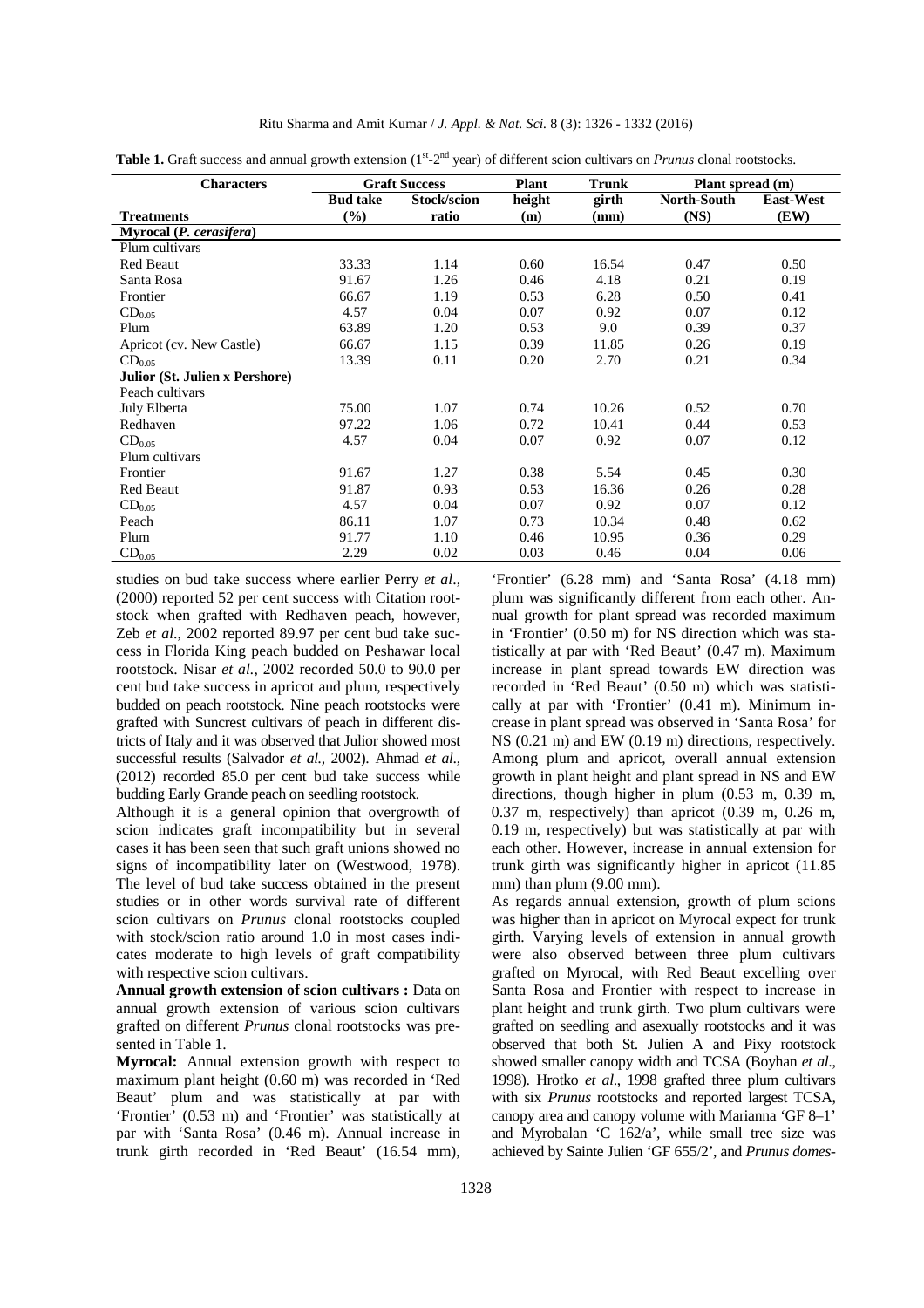| ters                          | Charac-                                                             | height<br>Plant         | Plant spread (m)              |                       | Trunk<br>$girth$<br>$(mm)$             | branch<br>No. of                           | Time of leaf<br>bud burst | Let                           | density (per<br>Stomatal | Stomata size<br>(mm) |                    | Chloro-<br>phyll           | Inter-<br>nodal                   | Time of leaf<br>fall                   | Pruning<br>weight      |
|-------------------------------|---------------------------------------------------------------------|-------------------------|-------------------------------|-----------------------|----------------------------------------|--------------------------------------------|---------------------------|-------------------------------|--------------------------|----------------------|--------------------|----------------------------|-----------------------------------|----------------------------------------|------------------------|
| Scion                         |                                                                     | $\widehat{\mathbf{g}}$  | North-<br>South<br><b>CNS</b> | East-<br>West<br>(EW) |                                        | es per<br>plant                            |                           | area<br>$\frac{a}{2}$         | microscopic<br>field)    | Length               | <b>Breadt</b><br>ᆋ | content<br>$(\text{mg/s})$ | length<br>$\widehat{E}$           |                                        | (g / plant)            |
| Plum cultivars                |                                                                     |                         |                               |                       |                                        |                                            |                           |                               |                          |                      |                    |                            |                                   |                                        |                        |
| Red Beaut                     |                                                                     | 2.79                    | 1.55                          | 1.55                  | $\tilde{\mathcal{L}}$<br>$\frac{4}{4}$ | 7.71                                       | $2nd$ wk March            | 16.44                         | 33.20                    | 27.53                | 16.67              | 3.05                       | 2.36                              | $2nd$ wk Novem-<br>ber                 | 500.50                 |
| Santa Rosa                    |                                                                     | 3.46                    | 1.37                          | 1.22                  | $\overline{c}$<br>34.                  | 19.67                                      | $2^{\rm nd}$ wk March     | 15.90                         | 34.33                    | 26.87                | 17.33              | 3.06                       | 2.68                              | wk Novem-<br>ber<br>3 <sup>rd</sup>    | 1000.00                |
| Frontier                      |                                                                     | 1.73                    | 0.65                          | 0.58                  | 20.02                                  | 9.42                                       | $2nd$ wk March            | 13.39                         | 33.00                    | 27.01                | 17.13              | 2.95                       | 2.71                              | wk Novem-<br>ber<br>$3^{\rm rd}$       | 134.25                 |
| $\mathbf{CD}_{0.05}$          |                                                                     | 0.06                    | 0.03                          | 0.01                  | 3.06                                   | 1.02                                       |                           | 1.80                          | 0.65                     | 0.90                 | 0.55               | 0.05                       | 0.03                              |                                        | 44.32                  |
| Plum                          |                                                                     | 2.66                    | 1.19                          | 1.12                  | $\overline{8}$<br>32.                  | 12.27                                      | $2nd$ wk March            | 15.24                         | 33.51                    | 27.14                | 17.04              | 3.02                       | 2.58                              | 3 <sup>rd</sup> wk Novem-<br>ber       | 544.92                 |
| Apricot (cv. New Cas-<br>tle) |                                                                     | 2.20                    | 1.33                          | 1.22                  | 53<br>39.                              | 4.17                                       | wk March<br>$1^{\rm st}$  | 19.70                         | 37.33                    | 28.60                | 17.33              | 3.01                       | 2.51                              | $4th$ wk Novem-<br>ber                 | 425.00                 |
| ${\rm CD}_{0.05}$<br>1329     |                                                                     | 0.17                    | 0.08                          | 0.04                  | 57<br>$\infty$                         | 3.00                                       |                           | 5.26                          | 1.90                     | 2.62                 | 1.60               | 0.13                       | 0.09                              |                                        | 129.73                 |
| Charac-                       | Table 3. Growth and foliage characters of two-year old sci<br>Plant | Plant spread (m)        |                               | Trunk                 | ್<br>,<br>Ž                            | Time of leaf                               | Leaf                      | Stomatal den-                 |                          | Stomata size (µm)    |                    | Chloro-                    | Inter-                            | Time of leaf fall                      | Pruning                |
| Scion<br>É                    | height<br>$\widehat{\mathbf{g}}$                                    | North-<br>South<br>(NS) | East-<br>West<br>(EW)         | (mm)<br>girth         | branch<br>es per<br>plant              | bud burst                                  | $\textbf{(cm}^2)$<br>area | microscopic<br>field)<br>sity | (per                     | Length               | <b>Breadth</b>     | content<br>(mg/g)<br>phyll | length<br>nodal<br>$\binom{1}{k}$ |                                        | $g /$ plant)<br>weight |
| Peach cultivars               |                                                                     |                         |                               |                       |                                        |                                            |                           |                               |                          |                      |                    |                            |                                   |                                        |                        |
| July Elberta<br>Redhaven      | 1.95<br>1.63                                                        | 1.00<br>1.05            | 0.96<br>0.98                  | 28.95<br>34.43        | 10.45<br>7.90                          | 2 <sup>nd</sup> wk March<br>$2nd$ wk March | 24.38<br>22.22            | 24.67<br>24.03                |                          | 24.90<br>24.92       | 17.13<br>16.67     | 2.38<br>2.43               | 1.91                              | $2nd$ wk November<br>$2nd$ wk November | 139.35<br>83.80        |
| ${\rm CD}_{0.05}$             | 0.06                                                                | 0.03                    | 0.01                          | 3.06                  | $1.02\,$                               |                                            | 1.80                      | 0.65                          |                          | 0.90                 | 0.55               | 0.05                       | 1.96<br>0.05                      |                                        | 44.32                  |
| Plum cultivars                |                                                                     |                         |                               |                       |                                        |                                            |                           |                               |                          |                      |                    |                            |                                   |                                        |                        |
| Frontier                      | 1.43                                                                | 0.58                    | 0.41                          | 17.01                 | iw L<br>7.7                            | 2 <sup>nd</sup> wk March                   | 14.19                     | 25.67                         |                          | 22.33                | 16.47              | 2.33                       | 1.89                              | 3 <sup>rd</sup> wk November            | 99.77                  |
| Red Beaut                     | 2.30                                                                | 1.06                    | 1.05                          | 34.76                 | $\overline{8}$                         | wk March<br>2 <sup>nd</sup>                | 15.89                     | 25.33                         |                          | 23.40                | 15.60              | 2.28                       | 1.86                              | wk November<br>3 <sup>d</sup>          | 333.39                 |
| $CD_{0.05}$                   | $0.06\,$                                                            | 0.03                    | 0.01                          | 3.06                  | $\tilde{a}$<br>$\Xi$                   |                                            | $1.80\,$                  | 0.65                          |                          | 0.90                 | 0.55               | 0.05                       | 0.03                              |                                        | 44.32                  |
| Peach                         | 1.79                                                                | $1.03$                  | 0.97                          | 31.69                 | $\infty$<br>$\overline{5}$             | $2nd$ wk March                             | 23.30                     | 24.35                         |                          | 24.91                | 16.90              | 2.41                       | 1.93                              | $2nd$ wk November                      | 111.58                 |
| Plum                          | 1.86                                                                | 0.82                    | 0.73                          | 25.88                 | ĀΣ<br>6.7                              | $2nd$ wk March                             | 15.04                     | 25.50                         |                          | 22.87                | 16.03              | 2.31                       | 1.88                              | 3 <sup>rd</sup> wk November            | 216.58                 |
| $\mathbb{C}\mathbb{D}_{0.05}$ | 0.03                                                                | 0.01                    | $\overline{0.01}$             | 1.53                  | 0.51                                   |                                            | 0.90                      | 0.32                          |                          | 0.45                 | 0.27               | 0.02                       | 0.02                              |                                        | 22.16                  |

Ritu Sharma and Amit Kumar / *J. Appl. & Nat. Sci.* 8 (3): 1326 - 1332 (2016)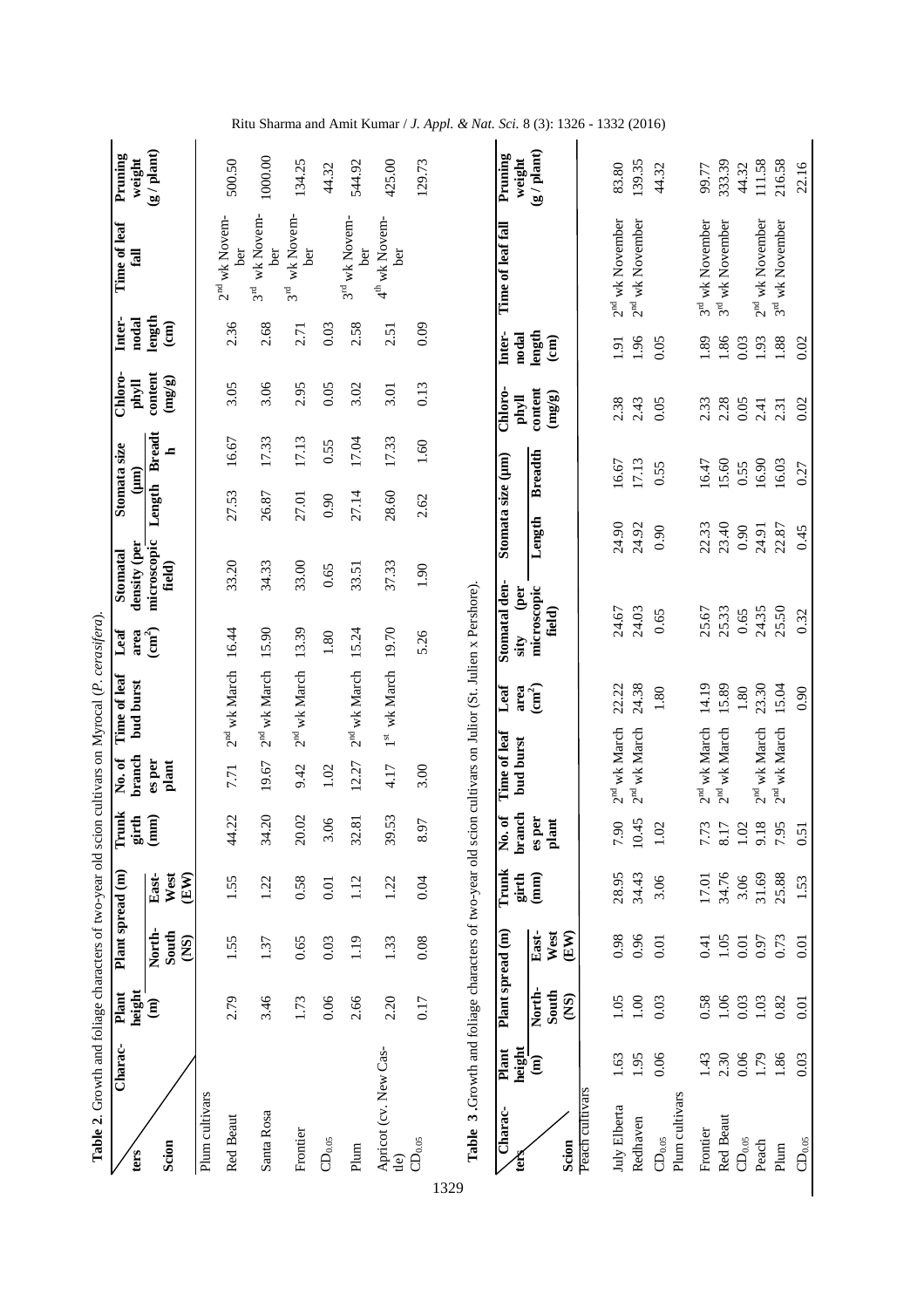*tica* 'Fehér besztercei' rootstock. Sitarek *et al.,* 2004 reported maximum growth of five plum cultivars (Oullins Golden Gage, Cacanska Najbolja, Stanley, Empress and Valor) grafted on *P. divaricata* rootstock.

**Julior** : Data on annual extension growth of peach and plum cultivars as affected by 'Julior' rootstock revealed that increase in plant height among peach cultivars was higher in 'July Elberta' (0.74 m) and statistically at par with 'Redhaven' (0.72 m), whereas, annual extension in trunk girth (10.41 mm) was maximum in 'Redhaven' (10.41 mm) which was statistically higher than 'July Elberta' (10.26 mm). Increase in annual extension growth with respect to plant spread in NS and EW directions among 'July Elberta' (0.52 m and 0.70 m) and 'Redhaven' (0.44 m and 0.53 m) was statistically different. Among plum cultivars, annual increase in plant height (0.53 m) and trunk girth (16.36 mm) was statistically higher in 'Red Beaut' than 'Frontier' (0.38 m and 5.54 mm, respectively). Annual extension in plant spread under NS directions was significantly higher (0.45 m) in 'Frontier' than 'Red Beaut' (0.26 m), while annual extension in plant spread under EW directions was statistically at par between 'Frontier' (0.30 m) and 'Red Beaut' (0.28 m). Among peach and plum on 'Julior' rootstock, statistically higher annual extension in peach for plant height, plant spread in NS and EW directions was recorded as 0.73 m, 0.48 m and 0.62 m, respectively than plum (0.46 m, 0.36 m and 0.29 m, respectively). Whereas reverse trend was observed for trunk girth i.e. higher in plum (10.95 mm) than in peach (10.34 mm). Peach scions recorded more annual extension growth in terms of plant height and plant spread than plum scions on 'Julior'. 'July Elberta' peach recorded higher increase in plant height and plant spread than 'Redhaven' who exceed in trunk girth as compared to 'July Elberta'. Amongst plum cultivars, 'Red Beaut' exhibited more extension in plant height and trunk girth than in 'Frontier'. Among four cultivars of peach budded on two peach rootstocks Florida King have maximum values for most of the growth and foliage characters (Zeb *et al.*, 2002) however, maximum growth and maximum foliage was observed in plum cultivar when grafted on peach rootstock (Nisar *et al*., 2002). The trends in annual extension growth of scion cultivars on different rootstocks reveals that the effect of rootstock is of little significance, rather it is more due to the inherent growth potential of the scion cultivar. However, as per Renaud and Salesses (1994) the effect of rootstock on scion is different according to variety.

**Growth and foliage characteristics :** Data on different growth and foliage characters of two-year old scion cultivars on *Prunus* clonal rootstocks is presented in Tables 2 and 3.

**Myrocal:** Significant differences for plant height were observed among plum cultivars (Table 2). Maximum plant height was recorded in 'Santa Rosa' (3.46 m) followed by 'Red Beaut' (2.79 m) and 'Frontier' (1.73 m) which were statistically differ from each other. Statistically different values were recorded for plant spread in NS and EW directions, trunk girth and number of branches per plant in 'Red Beaut' (1.55 m, 1.55 m, 44.22 mm and 7.71, respectively), 'Santa Rosa' (1.37 m, 1.22 m, 34.20 mm and 19.67, respectively) and 'Frontier' plum (0.65 m, 0.58 m, 20.02 mm and 9.42, respectively). Maximum leaf area was recorded in 'Red Beaut'  $(16.44 \text{ cm}^2)$  closely and statistically followed by 'Santa Rosa'  $(15.90 \text{ cm}^2)$  however, minimum leaf area was observed in 'Frontier' (13.39  $\text{cm}^2$ ), whereas maximum chlorophyll content was in 'Santa Rosa' (3.06 mg/g) closely followed in 'Red Beaut' (3.05 mg/g) whereas minimum and statistically different was in 'Frontier' (2.95 mg/g).

Maximum stomatal density (34.33 per microscopic field) recorded in 'Santa Rosa' was significantly different from 33.20 in 'Red Beaut' and 33.00 in 'Frontier' while latter two cultivars were at par with each other. No significant difference was recorded in 'Red Beaut' (27.53 µm), 'Frontier' (27.01 µm) and 'Santa Rosa' (26.87 µm) for stomata length, and also the difference among 'Frontier' (17.13 µm) and 'Red Beaut' (16.67 µm) for stomatal breadth was nonsignificant. Stomata breadth (17.33 µm) in 'Santa Rosa' was, however, maximum and significantly different from that in 'Red Beaut', but at par with 'Frontier'. Maximum internodal length recorded in 'Frontier' (2.71 cm) was at par with 'Santa Rosa' (2.68 cm) while 2.36 cm in 'Red Beaut' was found to be significantly different from 'Frontier' and 'Santa Rosa'. The difference for pruning weight was found to be significant in plum being maximum in 'Santa Rosa' (1000.0 g/plant) followed by 'Red Beaut' (500.50 g/plant) and 'Frontier' (134.25 g/plant). Time of leaf bud burst in 'Red Beaut', 'Santa Rosa' and 'Frontier' was second week of March, whereas, time of leaf fall recorded was early  $(2<sup>nd</sup>$  week November) in 'Red Beaut' and late  $(3<sup>rd</sup>$  week November) in 'Santa Rosa' and 'Frontier'.

Overall plum and apricot on 'Myrocal' rootstock differed significantly for plant height, plant spread, number of branches and stomatal density. Non-significant differences were observed for the characters to trunk girth, internodal length, leaf area, size of stomata, chlorophyll content and pruning weight (Table 2). Apricot recorded early leaf bud burst time  $(1<sup>st</sup>$  week March) than plum  $(2^{nd}$  week March), whereas plum  $(3^{rd}$  week November) was earlier to shed its leaves than apricot  $(4<sup>th</sup> week November)$ .

Overall more vigorous growth was recorded in plums than in apricot on Myrocal. Such a trend has been observed in earlier studies also in plum cultivars grafted on Myrobalan rootstocks compared to other plum rootstocks (Hartmann, 1987; Rozpara and Grzyb, 1994) and in apricot cv. S. Castrese on various *Prunus* root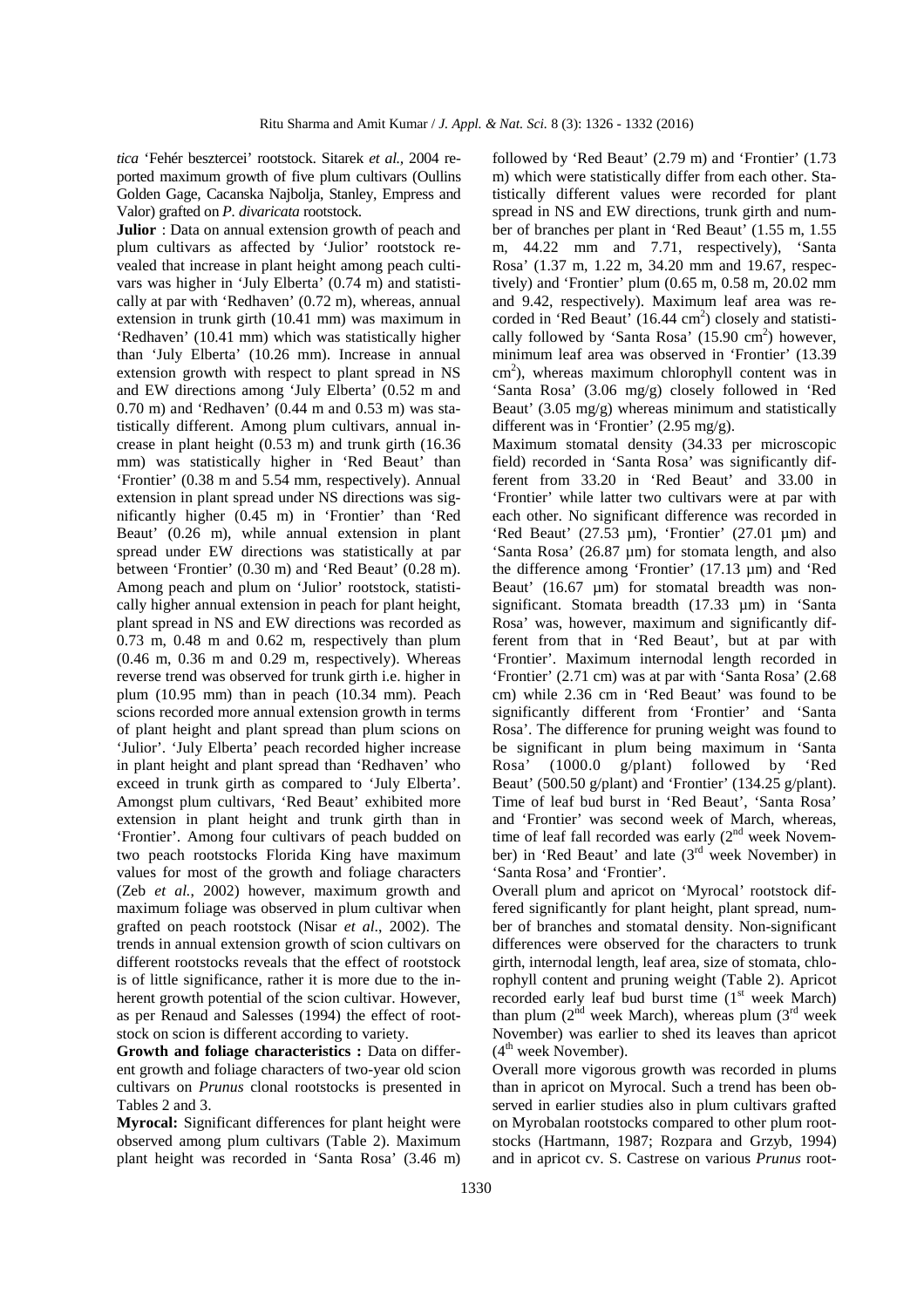stocks (Bassi, 2003). Similar effect of scion growth on *Prunus* rootstocks was observed by many other workers (Renaud and Salesses, 1994; Simard and Olivier, 1998; Giorgio and Gallotta, 2000). As regards foliage characteristics viz., leaf area, chlorophyll content and size of stomata, plums and apricots as scions were at par on Myrocal except lower stomatal density recorded in plums than in apricot on Myrocal. Higher stomatal density and increased accumulation of chlorophyll content in the leaves of scion cultivars are generally correlated with rootstock effect (Miller, 1977; Makariev *et al.,* 1986).

**Julior :** When grafted on 'Julior' clonal rootstock, higher plant height (1.95 m), trunk girth (34.43 mm), internodal length (1.96 cm), number of branches per plant  $(10.45)$ , leaf area  $(24.38 \text{ cm}^2)$ , stomata length (24.92 µm), stomata breadth (17.13 µm), chlorophyll content (2.43 mg/g) and pruning weight (139.35 g/ plant) was recorded in 'Redhaven' peach (Table 3) while plant spread in NS (1.05 m) and EW (0.98 m) directions and stomatal density per microscopic field (24.67) was higher in 'July Elberta'. 'Redhaven' and 'July Elberta' peach differed significantly for plant height, plant spread (NS and EW), trunk girth, number of branches, leaf area and pruning weight, whereas non -significant differences were observed for stomatal density, stomata size, chlorophyll content and internodal length. Leaf bud burst time was second week of March in 'July Elberta' as well as in 'Redhaven'. Similarly time of leaf fall was second week of November in both the peach cultivars and exhibited erect growth habit on 'Julior'. Significantly higher values was observed with respect to plant height (2.30 m), plant spread-NS (1.06 m), plant spread-EW (1.05 m), trunk girth (34.76 mm), stomata length (23.40  $\mu$ m) and pruning weight (333.39 g/plant) in 'Red Beaut' plum as compared to 'Frontier' (1.43 m, 0.58 m, 0.41 m, 17.01 mm, 22.33 µm and 99.77 g/plant, respectively). Statistically at par values were recorded between 'Red Beaut' and 'Frontier' plum for number of branches  $(8.17 \text{ and } 7.73)$ , leaf area  $(15.89 \text{ and } 14.19 \text{ cm}^2)$ , stomatal density (25.33 and 25.67 per microscopic field), chlorophyll content (2.28 and 2.33 mg/g) and internodal length (1.86 and 1.89 cm). Leaf bud burst time in both the plum cultivars was second week of March and that of leaf fall was third week of November. In a recent study on vegetative behavior of Forastero peach cultivar grafted on different *Prunus* rootstocks, Radice *et al.* (2004) recorded intermediate values for internodal length, leaf area, chlorophyll content and pruning weight on Julior and Mr.S.2/5 rootstocks as compared to higher corresponding values on GF 655/2 and Brompton.

Overall on 'Julior' rootstock, plant height, stomatal density and pruning weight recorded as 1.86 m, 25.50 per microscopic field and 216.58 g/plant, respectively, was found to be significantly higher in plum than in peach which recorded corresponding values of 1.79 m, 24.35 stomata per microscopic field and 111.58 g/ plant, respectively. Constrained growth of Japanese plum cv. Ozark Premier on 'Julior' has also been reported earlier by Nicotra and Moser (1999). While significantly higher plant spread (NS and EW), trunk girth, number of branches, leaf area, stomata size (length and breadth), chlorophyll content and internodal length was recorded in peach as 1.03 m, 0.97 m, 31.69 mm, 9.18, 23.30 cm<sup>2</sup>, 24.91 µm x 16.90 µm, 2.41 mg/g and 1.93 cm, respectively as compared to 0.82 m, 0.73 m, 25.88 mm, 7.95, 15.04 cm<sup>2</sup>, 22.87 µm, 16.03 µm, 2.31 mg/g and 1.88 cm, respectively recorded in plum. Leaf bud burst time was same in peaches and plums  $(2<sup>nd</sup>$  week March) while time of leaf fall was early  $(2<sup>nd</sup>$  week November) in peaches by one week as compared to plums  $(3<sup>rd</sup>$  week November). From the perusal of the above findings, it seems that the differential growth of plum and peach scion cultivars on Julior is more due to genetic constitution of scion cultivars rather than that of rootstock itself. This is more reflected in plum cultivars than in peaches, where Frontier recorded almost half of the growth than that in Red Beaut. Vigorous growth of peach cv. Redhaven grafted on Julior observed in present study is in line with the findings of Perry *et al*. (2000) who also observed vigorous growth of Redhaven on GF677. Out of four rootstocks tested for peach cultivars, Julior imparted good vigour in an earlier study conducted by Edin *et al*. (1989).

While investigating performance of peach and nectarine cultivars on *Prunus* rootstocks, Stadler and Lotze (1991) found GF677 and Pollizo showing better growth efficiency in scion cultivars than on seedling rootstocks. Vegetative growth of peach cv. Babygold 6 was most vigorous on GF677, Dupnishka and peach x almond hybrid rootstocks as compared to PS B2, Damas 1869 and GF 43 rootstocks (Mitov and Dyakov, 1989).

### **Conclusion**

Overall among two clonal rootstocks viz., Myrocal and Julior higher values for growth and foliage characters in scion cultivars was recorded on Myrocal followed by Julior. These observations suggest vigorous nature of Myrocal and semi-vigorous nature of Julior. To increase the production and to overcome the compatible problems both the clonal rootstocks can be utilized for propagation with *Prunus* cultivars studied.

### **REFERENCES**

- Ahmad, I., Cheng, Z., Liu, T., Nan, W.C., Ejaz, M., Khan, M.A. and Wasila, H. (2012). Effect of different time of budding on the bud take success of peach on peach rootstock. *Advances in Environmental Biology* 6(5): 1848-1852.
- Bassi, G. (2003). Apricot rootstocks for cultivar S. Castrese. *Informatore Agrario* 59(35): 47-50.